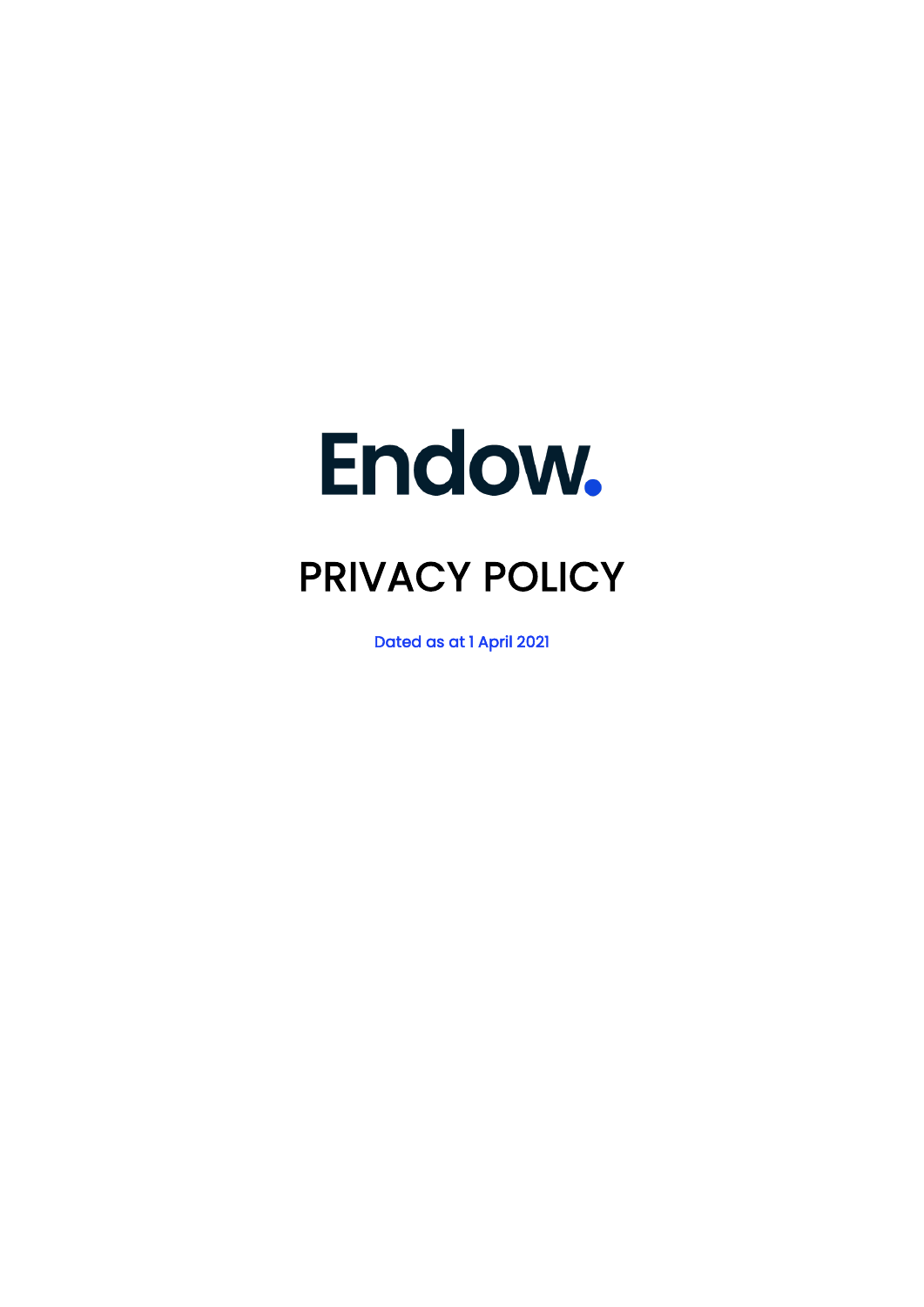# INTRODUCTION

- 1. We are committed to protecting our customers' personal information and complying with our obligations under the Privacy Act 1993. This Policy has been written to help you understand how we collect, use, disclose and protect your personal information provided as part of your use of our Services.
- 2. By accessing the Website and by using our Services, you authorise and consent to the use of your personal information in accordance with this Privacy Policy.
- 3. If you have any questions in relation to this policy, or any personal information held by us, please contact us a[t info@endow.co.nz](mailto:info@endow.co.nz)

## **DEFINITIONS**

- 4. The terms 'we', 'us', and 'our' are a reference to Endow.
- 5. The terms 'you' and 'your' are a reference to you.
- 6. Unless otherwise stated in the body of this Privacy Policy, capitalised terms have the same meaning assigned to that term in the Endow Terms and Conditions.

## PURPOSE OF COLLECTION OF PERSONAL INFORMATION

- 7. As part of our Service, we must collect and retain personal information provided to us directly by you including:
	- a. when you apply for membership as an Investor or Borrower;
	- b. when you contact us;
	- c. through the use of the website; and
	- d. during other communications with us.

If you do not provide us with the personal information we request we may be unable to provide our Services to you.

- 8. In addition to collecting personal information directly from you, we may collect your information from your authorised representative, public sources and through third party service providers (including credit reporting agencies) where you have authorised us to do so.)
- 9. We may also collect information through the use of cookies to record your visit to our website. All information collected through cookies will be held by us and will not be made available to third parties in a manner that enables them to identify you. You may set your browser to refuse cookies, however some parts of the website may not function properly.
- 10. If you provide us with information about another person (for example a Guarantor), you must ensure that the other person has authorised you to provide us with their information. You must also comply with your obligations under applicable privacy laws, for instance, you may need to tell that other person that you have disclosed their personal information to us, that they have a right to access their information and that we will handle their personal information in accordance with this Privacy Policy.

## APPLICATION FOR MEMBERSHIP

11. When you apply for membership as an Investor or Borrower you authorise and consent to us obtaining personal information about you from third parties in a manner consistent with the Purpose of this Privacy Policy, including conducting credit and background checks from third party service providers and any credit reporting agency (as defined in the Credit Reporting Privacy Code 2004).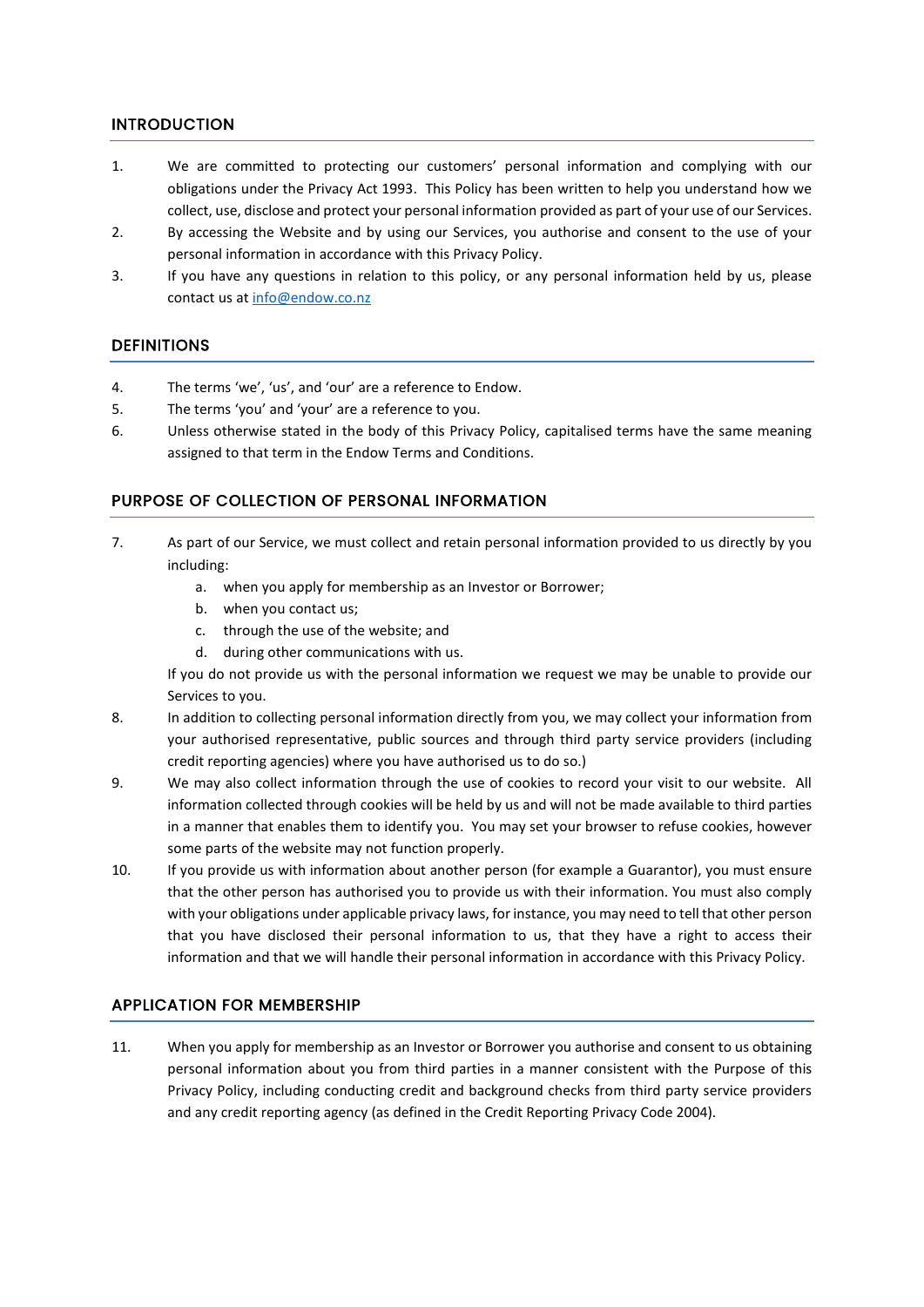# COLLECTION, USE AND DISCLOSURE OF PERSONAL INFORMATION

- 12. We may collect your personal information for the following purposes:
	- a. confirming and checking your identity, contact details, employment and tax status;
	- b. registering you as a Borrower or Investor;
	- c. assessing your creditworthiness;
	- d. satisfying our obligations under our Fair Dealing and Fraud and Anti-Money Laundering policies;
	- e. facilitating your Loan, including Loan approval and the publication of a Loan Application;
	- f. assisting in the preparation and issue of Loan Documents;
	- g. running background checks, credit checks, legal checks or other checks;
	- h. carrying out any legal, governmental or regulatory requirements;
	- i. conducting legal proceedings or other investigations;
	- j. confirming your information listed online or on various company registers;
	- k. communicating with you; and
	- l. for general business purposes related to the Service.
- 13. We will only disclose generic information about Loan Applications on the Website, however we may disclose your personal information, including, further detailed information about your Loan Applications in accordance with the purposes of this Privacy Policy, including to:
	- a. your authorised representative or any person acting on your behalf;
	- b. Investors, Borrowers and their solicitors directly involved in the Loan;
	- c. credit reference and identity verification agencies;
	- d. regulators and government agencies as required to meet our legal obligations;
	- e. our financial and legal advisors or auditors;
	- f. any third party providing their services to us to ensure the on-going operation of the Service; and
	- g. any person as necessary to protect or enforce our legal rights and interests, or to defend any claims.
- 14. We may also disclose your personal information to third parties where:
	- h. you have authorised the disclosure, or the disclosure is connected to the purpose for which the personal information was collected;
	- i. we are required to disclose the personal information in connection with any legal proceeding, including for fraud or crime prevention; and/or
	- j. we are permitted to disclose the information under the Privacy Act or in accordance with this Privacy Policy.

# PROTECTION OF PERSONAL INFORMATION

- 15. Any information you have provided to us online is stored on our secure in-house server and in a secured database.
- 16. Physical 'hard copies' of information are stored onsite. Our building has a monitored alarm.
- 17. While we strive to do everything reasonably possible to protect your personal information and privacy, we cannot guarantee or warrant the security of any information you disclose or transmit to us.
- 18. While we take all reasonable security measures to protect your information, we are not responsible for the theft, destruction or inadvertent disclosure of your personal information where our security measures have been breached.